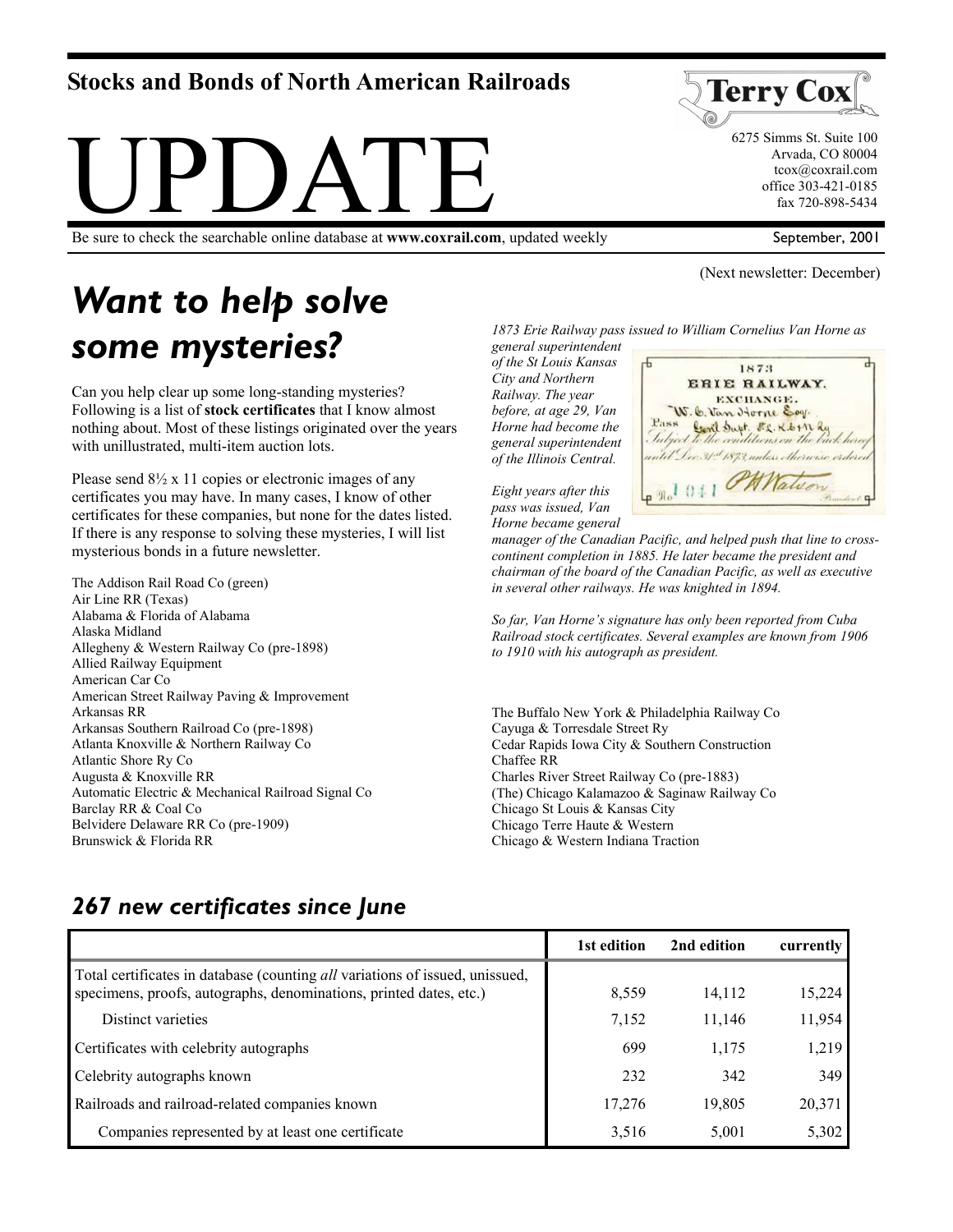#### *Contributors since June, 2001*

Chris Brenn William Cannon Ed Costanza Heinz Frei Karen Frew M. Hannay Ken Holter Matt Houston Susie Howard Ken Kapson Bob Kerstein Jean MacRea Roy Manning

Andrew Paine John Parcell Marvin Rothstein William Sapara William Schooley Thomas Seyffertitz Sandro Szilleweit Adam Tripp Jürgen von der Brake Paul Willson Scott Winslow

Chickasha Street Ry Choctaw & Chickasaw Cincinnati & Baltimore RR (The) Cincinnati Jackson & Mackinaw Railway Co Cincinnati & Muskegum Valley RR City & Suburban Ry Co (The) Cleveland & Pittsburgh Railroad Co (1850-1878) (The) Columbus Hocking Valley & Toledo Railway Co Commonwealth Avenue Street Ry Co Connecticut Central Railroad Co Covington Short Route Transfer Cumberland & Pennsylvania RR Co Dakota & Pacific Detroit Harbor Terminals Doylestown Ry Durbin Automatic Safety Car Coupler Easton & Northern RR Electrical Automatic Railroad Safety Signal Ephrata & Lebanon Street Ry Evansville Belt Fairmont & Helens Run Ry Fall River & Providence RR Fort Street & Elmwood Railway Co (post-1872) Frankfort & Utica Street Ry Geneva & Corning Germantown & Northern Goshen & St Louis Ry Grafton Center Railroad Corp Green Bay & Wisconsin Green & Coates Street Philadelphia Passenger Ry Co (post 1907) Greenwich Tramway Hackensack & New York Extension Hempfield RR Horn Pond Branch Housatonic Rail-Road Co (1850s) The Ithaca Auburn & Western Railway Co The Kansas City Wyandotte & Northwestern Railroad Co The Kansas & Nebraska Railway Co of Kansas LaGrange Connecting Lake Shore & Michigan Southern Railway Co (post 1870) Lancaster & Eastern Street Ry Lancaster Mechanicsburg & New Holland Ry Lancaster & Quarryville Street Ry Las Vegas & Hot Springs Electric Ry & Power Co Liberty & Vienna Lookout Incline Ry Lookout Mountain Incline Ry

Lykens Valley Rail Road & Coal Co In Dauphin County Lynchburg Halifax & North Carolina Rail Road Co McGhee College & St Louis Coal Mining & RR Meridian Brookhaven & Natchez Middlesborough Mineral Railway Co Midland Railroad Co (Massachusetts) Milwaukee Benton Harbor & Columbus Ry Milwaukee & Minnesota Mississippi Valley Railroad Co Moline & Peoria Ry Co Monorail of Baltimore City Montville Street Railway Co New Orleans Algiers & Opelousas Ry New Orleans Opelousas & Great Western Rail Road Co (pre-1855) New York & Albany RR New York Pennsylvania & Ohio Railroad Co (pre-1885) The Northern Central Railway Co (1950-1969) Northern Puerto Rico RR Northwest Branch Ry The Ohio & Northwestern Railroad Co Ontario & Quebec Ry Penhorn Creek Railroad Co Pennock Battery Electric Light & Ry Peoria Belt Peoria Terminal Railway Co (post-1901) Plymouth & Brockton Street Portland Terminal Co Pressed Steel Car Co Puget Sound Chelan & Spokane Raitan North Shore RR Co Ray & Gila Valley RR (The) Rensselaer & Saratoga Rail Road Co (pre-1857) Rockaway Valley RR Co Rogers Locomotive Co Rumford Falls & Buckfield Railroad Co Sacramento Northern Railroad Savannah & Statesboro Scranton & Northeastern Sound Shore RR Spartanburg & Union Springfield & Xenia Traction Co St Andrews & Quebec RR St Louis Transit Co St Paul Southern Electric Ry Toledo Wabash & Western Ry Toms River RR Co Toronto Grey & Bruce Railway Co Tulsa Street Ry Union Belt Line Street Union Tank Car Co Van Brunt & Erie Basin Virginia Transit Walden & Melrose RR Ware River Rail Road Co (pre-1906) Washington & Ohio RR West End RR Co West End Connecting RR Co West Side Community RR West Virginia Central & Pittsburg Railway Co (The) Western Virginia & Kentucky Rail Road & Coal Co Whitehall & Plattsburgh RR Wilmington Charlotte & Rutherford Rail Road Co Wilmington New Castle & Delaware City Railway Co Worcester Railroad Co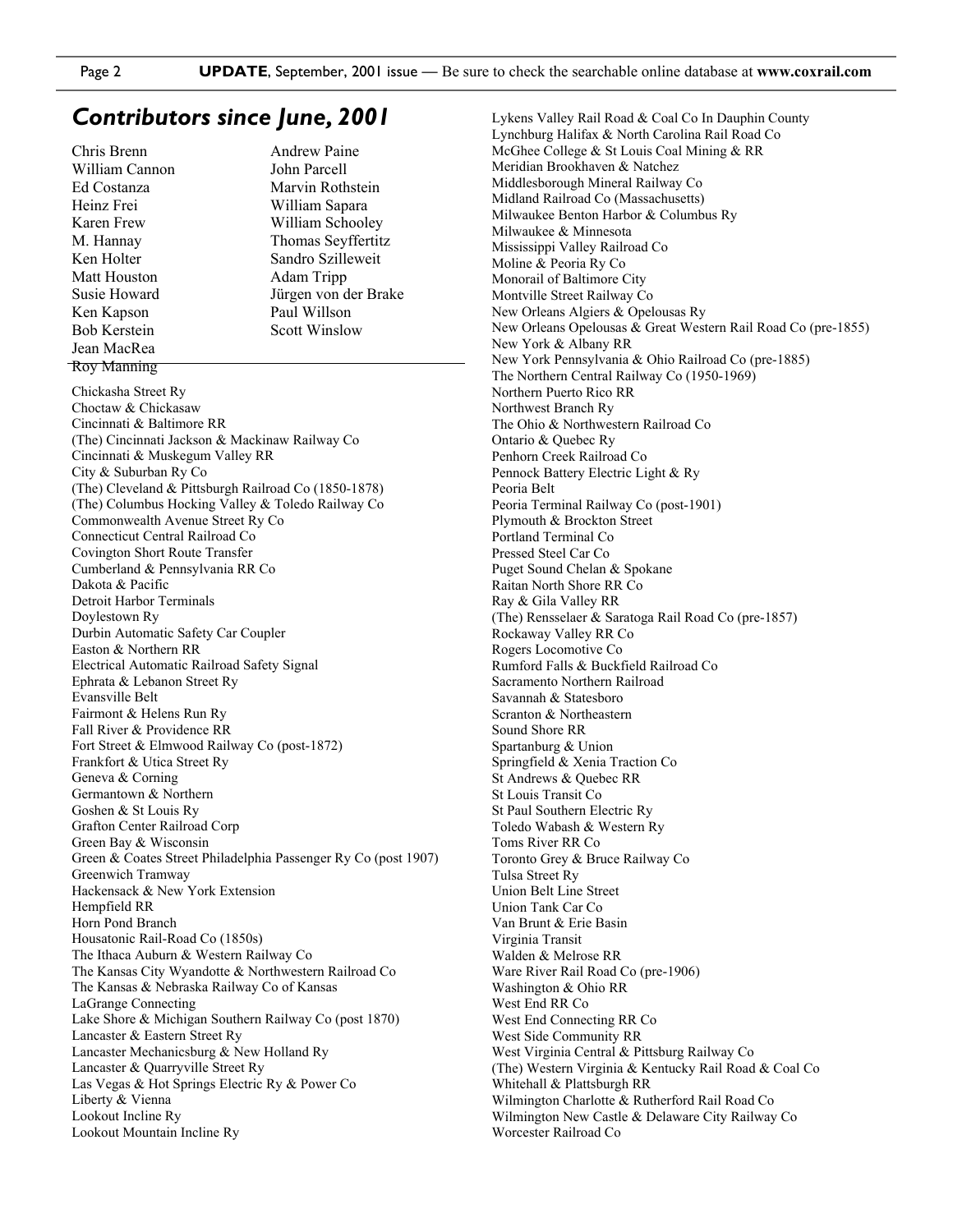

SEE REVERSE SIDE FOR IMPORTANT INFORMATION



# *Are numbers of shares important?*

I finally struck a chord in the June issue. I received more responses to that question than any other question I have asked in the last three years!

I asked if anyone collected certificates based on the numbers of shares. I wondered why so many dealers listed shares instead of serial numbers in their catalogs. I thought I was missing something.

Most collectors said numbers of shares were not important to them at all. A few advanced collectors said they were attracted to high share values when they represented large or controlling interests in companies.

Thankfully, several dealers also wrote letters. All admitted that they referenced numbers of shares out of habit, custom, and imitation of other dealers. In some cases, they said they included numbers of shares just to have something to say about very plain certificates.

I looked over my old price lists and freely admit that I did the same thing when I was in the business.

#### *Ever hear of The United Traction Company & Electric Railway of North America? Me neither! I found this certificate at a rail show in June.*

*This is a well-engraved fantasy certificate by American Bank Note Company with one of its classic interurban vignettes. It is indistinguishable from normal certificates except for a few minor features. The owner's name is printed. The certificate is printed on planchette paper, but dated 'May 10, 1907'. The pinhole cancellation date reads '4-10-87'. On the back is a notice that reads, "The United Traction Company & Electric Railway of North America does not exist. This certificate has no monetary value and was created as a reminder that market trends should never be ignored and to serve as a conversation piece suitable for hanging in your office compliments of the National Bank of the Rockies."* 

Respondents did not say much about serial numbers. The few who did, agreed that they like seeing serial numbers included in descriptions of scarce certificates. (I correspond with a some collectors about serial number censuses, so I know it is very important to *some* people.)

One writer wondered conspiratorially why dealers did *not* include serial numbers.

In defense, I point out that a couple of European dealers record serial numbers of all their certificates. And Smythe and Winslow often include serial numbers of some of their rarer certificates.

Finally, correspondence with one e-mail writer prompted me to add serial numbers to the searchable online database. Now you can see **all** the serial numbers I currently know about.

Or, rather, all the serial numbers I have added so far.

Regrettably, I have only recorded serial numbers for the last couple of years. Consequently, I am going back through all my references and recovering serial numbers I overlooked for a decade. Talk about time-consuming! I can only add about 500 numbers per week. So, please be patient because I have a long, long way to go!

# *Catalog needed*

Do you have a copy of Smythe catalog 166 you can let me copy?